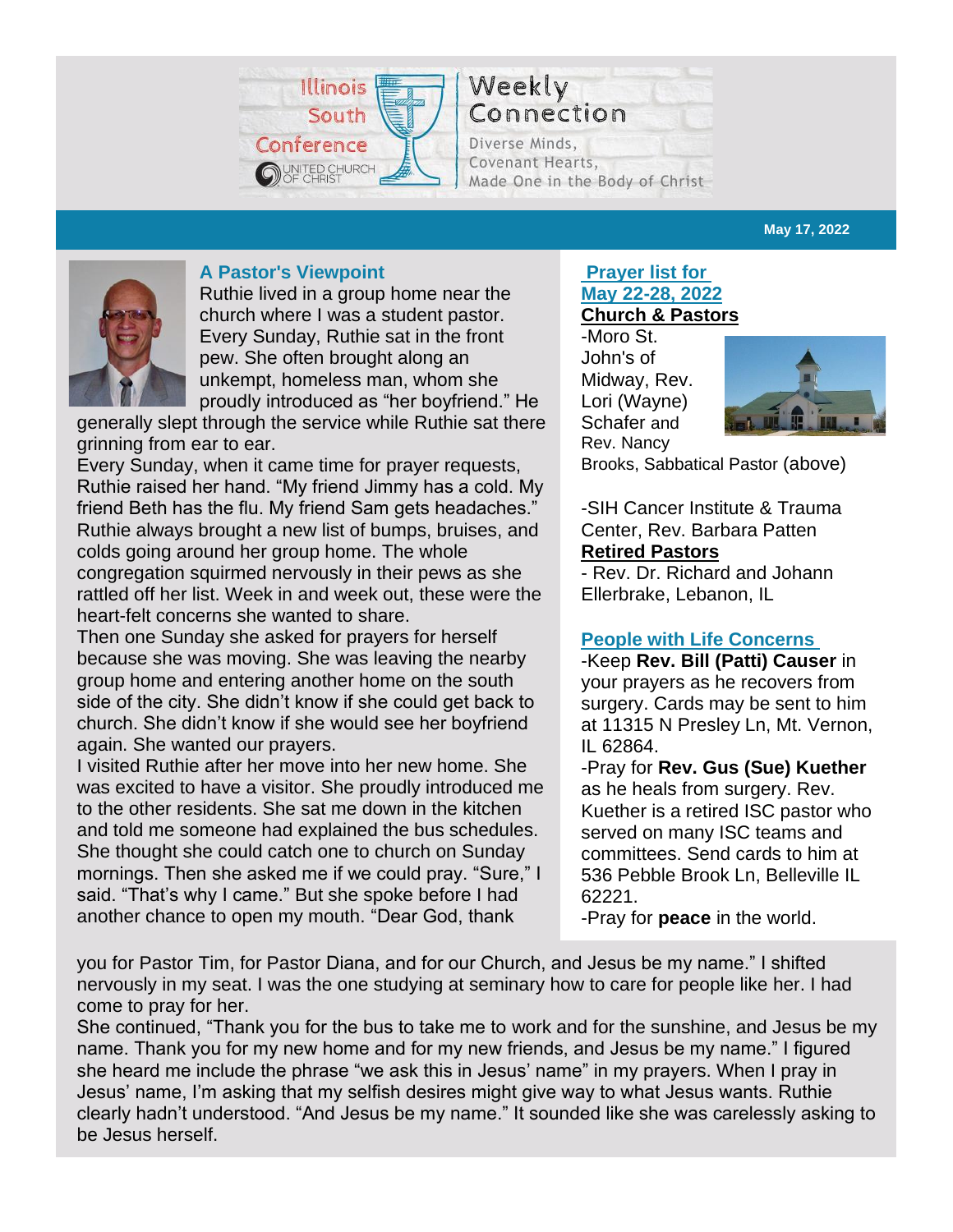"Help my friends at my old house stay healthy, and make Sam's headaches stop, and Jesus be my name." At first, I translated those words in my mind so they made "sense." But the longer she prayed, the more I got caught up in what she was saying. "And Jesus be my name." She repeated that phrase at the end of every sentence, as if shouting to get my attention. It suddenly struck me. "And Jesus be my name." Here I had come to carelessly try to be Jesus to "this poor woman." But here she was, offering to be Jesus to me!

We are permitted the joy of serving others in Jesus' name. We feed the hungry, visit the sick, care for children, befriend the lonely. Our reward is occasionally seeing our acts brighten up the faces of those we serve. But our serving is not sustainable if we do not also learn to see Jesus serving us through one another.

As a favorite hymn exclaims, "Won't you let me be your servant, let me be as Christ to you. *Pray that I may have the grace to let you be my servant too*."

Blessings, Rev. Tim Darmour-Paul, Pastor & Teacher for Grantfork UCC

# **A Prayer for Buffalo and the World...**

God of eternal hope and healing, the United States awakens again to the news of lives lost in an act of terrorism – this time in the city of Buffalo.

Abide with us as we face fully into the grief and the fear, turning not our faces away from the horror of it all. Give us the courage to seed truth and shape a world that understands, embraces, and maintains your vision where all are known and loved for who they are and who you have called them to be.

Only then will the violence end.

Only then will we know the healing power of your enduring love.

Until then, help us all attend to the grief of those whose loved ones were hurt or killed in Buffalo. Their grief is our grief. Their anguish is our anguish. Their rage is our rage. May attentiveness to their grieving hearts also be the work of our hands as we come together to heal and to build a world where hate has no home. Amen.

# **The Amazing People of Illinois South Conference...**

Congratulations and Thanks to ISC churches who have taken up the mission to help the Ukraine Relief Fund through ISC or UCC. If your church has participated in this mission, we'd like to share ideas with other churches.

• Belleville St. Paul UCC was able to send a second check directly to UCC for Ukraine Relief Fund for \$2,300 for a total sent since March of \$5,267.



Celebrate the Retirement of **Pastor Thomas E. Ellison** Sunday, May 29, 2022, at St. Mark UCC, DuBois, Illinois Worship Service at 10:00 am

Retirement luncheon and reception will be held following worship service at the Terry Deering Community Center located in the DuBois Village Park from 12:00 pm to 1:00 pm.

# **To All United and Uniting in Christ: General Minister & President Search**

All are invited to participate in one of several upcoming listening sessions for the General Minister & President (GMP) search process. The purpose of these sessions is for the Search Committee to hear your sense of where the United Church of Christ is right now, and how you understand the challenges and opportunities our next General Minister & President will face. The listening sessions will be facilitated by members of the Isaacson Miller team, and members of the search committee will be listening. What we hear from you will shape the position profile, which is the document that will officially invite prospective candidates to apply.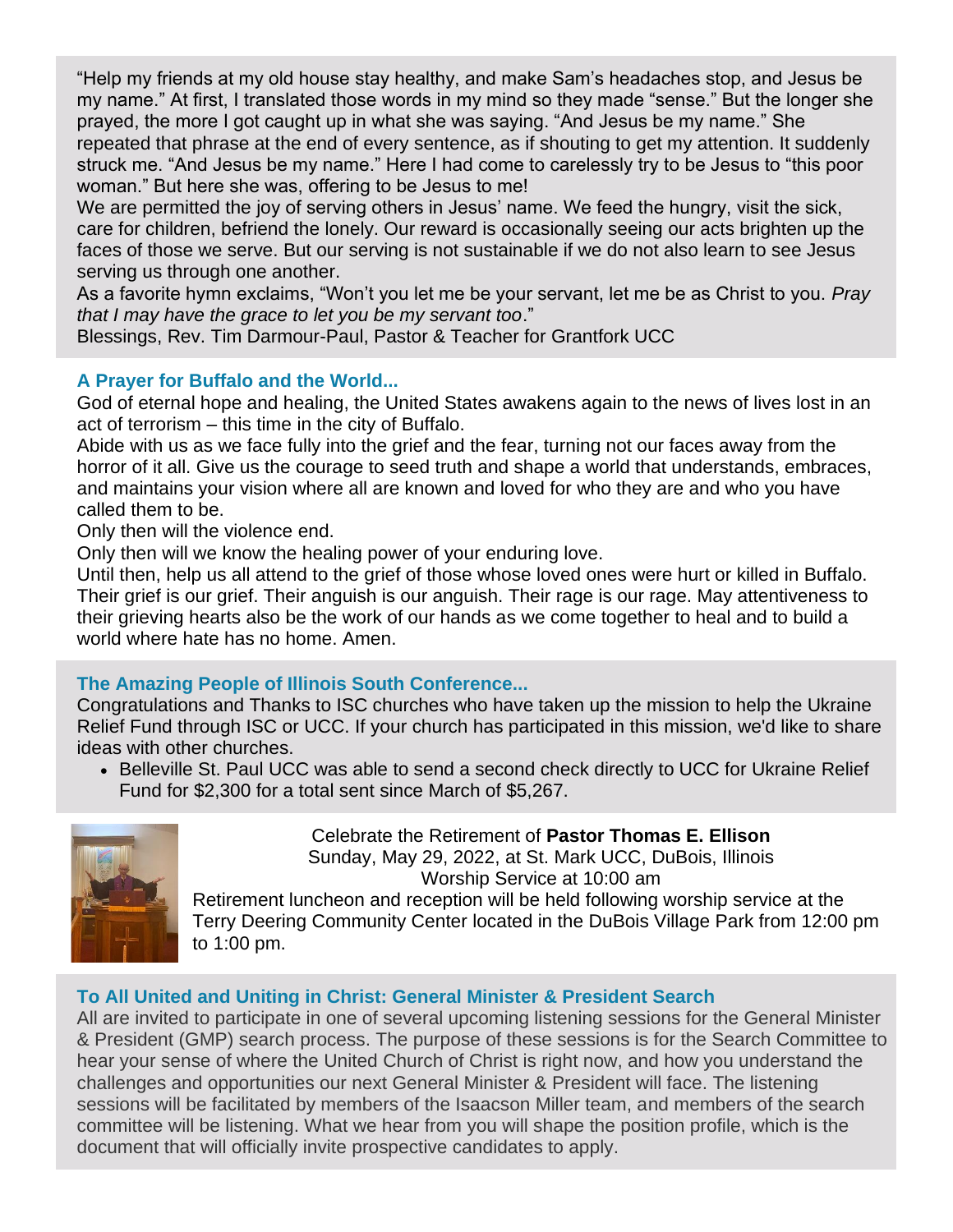We hope you will join us for one of these three sessions. Please note that there is one session specifically for people who self-identify as a youth or young adult, and one session for people who self-identify as a person of color. If these identities do not apply to you, choose the open session.

- Town Hall for Youth & Young Adults Monday, May 23, 6:00 pm CDT. [Register here.](https://va909.keap-link006.com/v2/click/928a32b713a293a57d885b95707ae940/eJyNkEFPwkAUhP_LOzdsLWSR3nADpCnWIBCCF7LQp26k283rK4qk_50ViV4g4Twz32TmAIxWW05yiGGne2EPAiDcGGfQsiot681JlDJsSxnA1tiPEZW1g_hwKfunn0JhdN8JgPcOvWX23Fdpko1W4yRLvdVp8h23cKK7jvznDB77yRia5ioYC8ODnWdXEDPV-LMoN34Vz2nr_e_MroqFmCvV-i7LolVX4hPXxmoShG-mYiSxyFZRl3hSLLvTmVrKp4cX8zr8iia-QDuHNj-_k-L-t6Y5ArtUa9A=)
- Town Hall for People of Color Wednesday, May 25, 6:00 pm CDT. [Register here.](https://va909.keap-link009.com/v2/click/ddb052879242b896aba24726b2f2cbc7/eJyNkE-LwjAUxL_LO4upfwi2NylVS7tlFcW9lax5aNCm2fTVpUq_u1GXnhT2PDO_YeYKhFpoiiUEcBa-50MPLO6UUagpLDWJ3UPk3Btx3oOT0se5LWsDwfVVttMfIW84cRlqDDrLejUNkzib52mcJc5qhHUd_-EMB2M-7jjRxzROoW3fgrFQFJ0du4KAbI33RVK5VbSxJ-c_EJkqYGwThv1LWRb9umK_-K20sMziXlWElm2zXKKcqHQRrbH5NF_5YPbDt8XSFQhjUMu_dxJsnjXtDc8rbEQ=)
- Open Town Hall #2 Thursday, May 26th, 7:30 pm CDT. [Register here.](https://va909.keap-link017.com/v2/click/3b5306e7998364982c6cdef006fbf39b/eJyNkEFrwkAUhP_LOwc3Wl00NwkaQmKKVil4ka15tYu6Wd6-GKzkv7va4slCzzPzDTMXYDTKcFpCBCc1CkcQAOFWW42G48qw2t5FKcMXKQM4aLNPqKotRJdn2Yd-D4W94TAAPlv0luViHGdpkWzytMi81SryHf_h9Lp92X9wJrNxmkPb_gnGo-bJybMdREw13haV2q_iFR28_4vZukiIVRx3vqvq2KmdaPBDG0WCcKcdI4n3YqNeQ5c1rllO3wbzxSBZf04p3_kCZS2a8vedDM8_Ne0VzS9sLg==)

If you would like to offer feedback but are unable to join these sessions, contact us at [gmpsearch@ucc.org.](mailto:gmpsearch@ucc.org) For ongoing updates on the GMP search and call process, visit this dedicated [webpage.](https://va909.keap-link010.com/v2/click/a80740da325da47d321ec6f416308ea0/eJyNkE0LgkAURf_LW_uVxZDuIkLEchG1jmF81JCOw_hURPzvTRatClrfc8_jvhEIFVeUFhBDx6MgAgcMCqklKtrWiriYQ8aCJWMOlFLdE1O3GuLxW_eTz6UgXAcO0KDRIqfjZpuleXLZp3lmUc2NvfGPJ1ys2Orj2R026R6m6acYK0m7zrobiMm0-FxUSLuKzqa0_I1IN7Hv933vtUJ4tbn6DXIjbi5XhSt4WbrXSvtWxbVGVbz_kOHwEk4P3HVkqw==)

**The Indiana/Kentucky Conference (IKC) Disaster Preparedness and Response Ministry Team (DPRMT) is planning work camps to Kentucky throughout the summer and have opened registration to our Conference. The next work camps are scheduled for the weeks of May 22 and June 26.** Typically, people arrive Sunday evening for an orientation meeting and depart for home on Saturday morning after cleaning up of the dorms. These camps are scheduled for Mayfield, Kentucky which was devastated by the December 10-11, 2021, tornadoes. Contact DPRMT at [gdenk5258@att.net](mailto:gdenk5258@att.net) or click [here](https://ikcucc.org/disaster-preparedness/) for more information or to register.

# **Combat Burnout with Restorative Yoga**

Are you exhausted, even flirting with burnout? Everything happening in the world and in our personal lives has been A LOT. We need more than ever to pause and renew our energy. Restorative yoga with Rev. Nicole Havelka, registered yoga teacher (500-hour level), will help you ground and center yourself so you can return to your life and work more curious, connected and courageous. Try her next seasonal two-hour yoga [session:](https://defythetrend.com/upcoming-events/) Flourishing in the Sun: Summer Solstice Yoga Celebration, June 21, 6-8 pm CDT via Zoom. Tiered pricing and pay-as-you-areable tickets are available. Want to try a shorter class? No problem. Try Nicole's one-hour weekly restorative yoga [class](https://defythetrend.podia.com/weekly-yoga-class-sampler) any Wednesday at 7:30 am CDT. Your first class is always free.

# $^\mathrm{\scriptscriptstyle{\boxtimes}}$  DuBois Center News

# **Be a Counselor for the best summer of your life!**

We still have two openings for summer camp counselors and

one or two barn staff! This is the perfect summer job for anyone who loves the outdoors, working with campers, helping others, and meeting new people.

A summer working at camp includes a full summer of room & board, competitive pay,10 days of paid staff training, and lifelong memories! View the full job description and job descriptions [on our](https://r20.rs6.net/tn.jsp?f=001g6N8AkTvMUcbPU4Scj6kvKOdsheHFzYxsQsgWA8NFifqfrx9j097FGMAaX9zHuJNWj1GvtaAAaCAZFyWKGYknjFWmPUm5UxXnex44ZGNB2NOxkUWVfaY8eMmJkha9vqhXwb3MyCn0Cv6K8gdNvnnwfFdAsEZr3sYr-q4tJxijSA_DBznvO0d8rUBAdgaLvnz&c=ORlustm77llC5BjbFPRNCYwvIxI8d-A819hFPueCA_KvNgWHmAi7Rw==&ch=VE3WpS1gbxZKD_qKCnciOI4YDNpgmdvaiL8lnS4DeB0iKVisoxpvUA==)  [website!](https://r20.rs6.net/tn.jsp?f=001g6N8AkTvMUcbPU4Scj6kvKOdsheHFzYxsQsgWA8NFifqfrx9j097FGMAaX9zHuJNWj1GvtaAAaCAZFyWKGYknjFWmPUm5UxXnex44ZGNB2NOxkUWVfaY8eMmJkha9vqhXwb3MyCn0Cv6K8gdNvnnwfFdAsEZr3sYr-q4tJxijSA_DBznvO0d8rUBAdgaLvnz&c=ORlustm77llC5BjbFPRNCYwvIxI8d-A819hFPueCA_KvNgWHmAi7Rw==&ch=VE3WpS1gbxZKD_qKCnciOI4YDNpgmdvaiL8lnS4DeB0iKVisoxpvUA==) We are on track to have *record attendance* this summer, so please come be part of our history! Contact Rylee at **Program@DuBoisCenter.org** – or Hayley at *Director@DuBoisCenter.org* for more information! The deadline to apply is Friday, May 20, 2022. Help us give the gift of summer to young campers!

# **Volunteer Retreat Completes Camp Preparations-Sign Up NOW!**

It's not too late to sign up! THIS Saturday and Sunday (May 21-22) is our volunteer retreat! Help us finalize our site preparation for summer camp, put on a fresh coat of paint around, and ready the horse barn for summer camp season! To help us with meal numbers and allergies, please sign up [here.](https://docs.google.com/forms/d/1960oWj__CSklRyML7SBTexNVudzU4X1cdKCQRTvywb0/edit)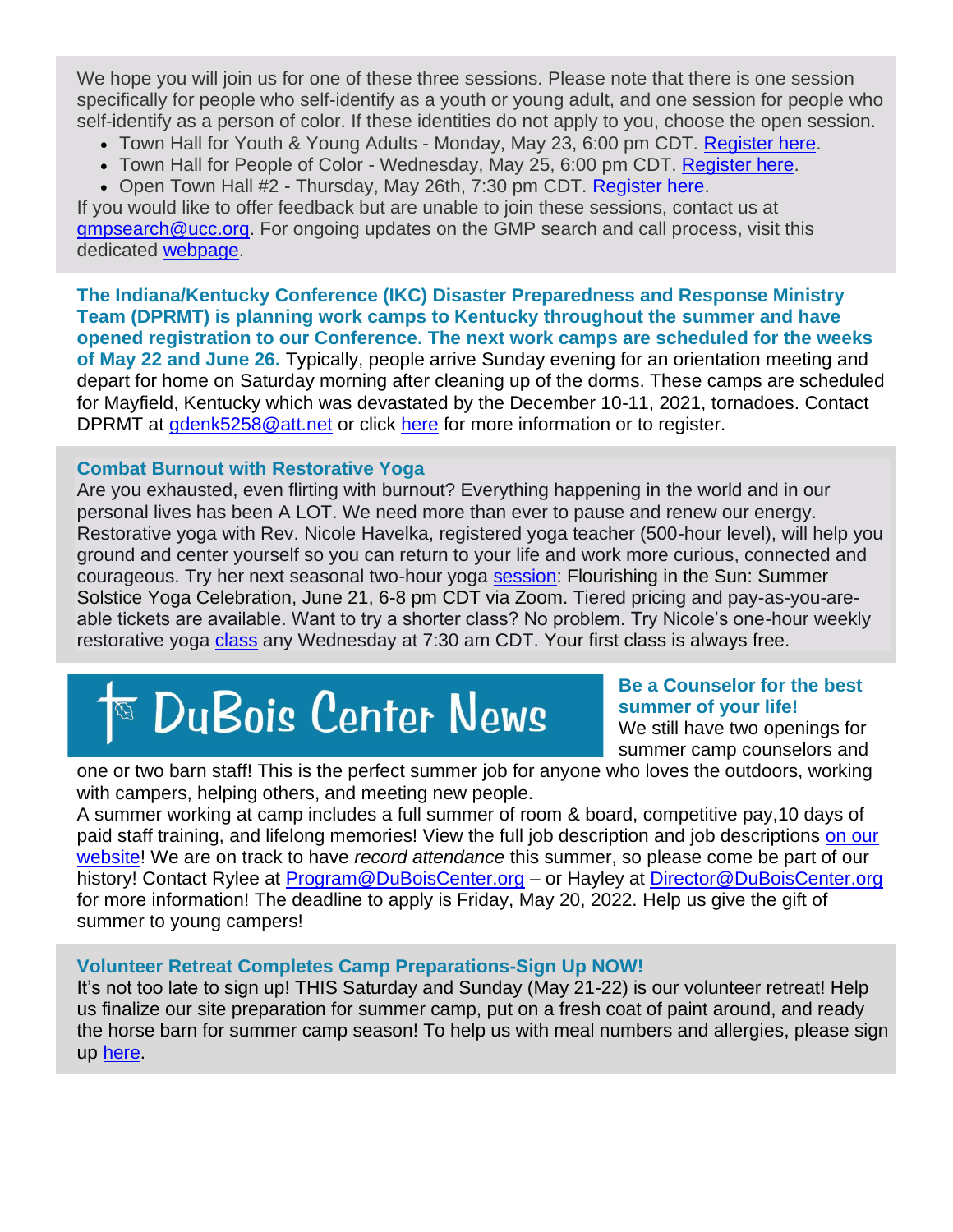

#### **Dreaming of Hillside Cottage**

Take a look at this picture. It is the future site of Hillside Cottage, the crown jewel of the DuBois 6.0 campaign. This is where a new 20-person living and meeting space is going to be, just off the road to Coveside Cottage. It will be ADA compliant, solar powered, and about 1,400 sq. ft. It's going to be built with as much volunteer labor and recycled/ upcycled materials as we can muster. Hillside Cottage will add to our overnight guest capacity, and that adds to our bottom line. As with the other projects in DuBois 6.0, this is the time for us to move. Our campaign has been in motion for only 6  $\frac{1}{2}$  months of a 14  $\frac{1}{2}$  month

effort. We're over \$173,086 - 76% of our \$225,290 goal. If we go over the goal, there are projects waiting in the wings that will continue to add to our programming, capabilities, and capacity. **YOU can support DuBois 6.0!**

- Volunteer to work on a project- the Property Committee would welcome your help. Contact Priscilla Self at [pjj48@hotmail.com](mailto:pjj48@hotmail.com) or Dave Hoffmann at [davehoff95@gmail.com.](mailto:davehoff95@gmail.com)
- Make a personal or congregational donation- we can take everything from cash to stock and cryptocurrency. Make a [donation.](https://iscucc.org/dubois-6-0-campaign/)
- And while you're at it, put our outdoor ministry center in your prayers for both a safe summer filled with fun and a successful capital campaign.

We're building faith, building capacity, and building for the next 60 years.



CHHSM News Council for Health and Human Service Ministries **A Message from the UCC Musicians** 



# **Association**

The United Church of Christ Musicians Association's (UCCMA) mission is to *inspire, educate and nurture those who minister through music and the arts.* Your church can benefit from the **free 90 day [membership](https://uccma.wildapricot.org/join-us)** in the UCCMA to view all the newsletters and journals. The Summer 2022 issue of our professional journal, *Worship, Music and Ministry*, is entitled "Serving Smaller Congregations" and addresses some of the challenges with music that smaller churches face, especially with regard to worship. To find out more, contact Michele at [michele@fccge.org.](mailto:michele@fccge.org)

# **St. John's Community Care - Family Caregiver Free Conference**

Surviving Caregiving Conference offers the opportunity to family caregivers to learn about resources and techniques to help them on their caregiving journey on Sat, June 11 from 8:00 am-12:30 pm at Collinsville St. John UCC Faith Hall. This free conference is for unpaid family caregivers of older adults. Complimentary breakfast and lunch gift card are included. Complimentary care is available at St. John's Community Care Adult Day Center during the conference hours. Space is limited, and preregistration is required. 618-222-2561. This year's featured topics and keynote speakers:

- **Legal & Financial Issues** presented by Heidi Dodd, Partner with Harter, Larson & Dodd
- **Improving Function & Safety in the Home** presented by Adaptive Equipment Corner, Cindy Hardin-Weiss, MS/PT & Christina Hardin-Weiss, MS CCC/SLP
- **Understanding Behavior and Learning to be with People Living with Dementia** presented by · Leslie Pedtke, MHA, LNHA
- **Dementia Resources & Coping - Helping You Age Well, Your Way** AgeSmart, Hospice of Southern Illinois & St. John's Community Care

**Hoyleton Youth and Family Services will benefit from the Marine Trivia Night on Sat, June 11 at Marine UCC.** Doors open at 6:30 pm with games beginning at 7 pm. Cost is \$12 per person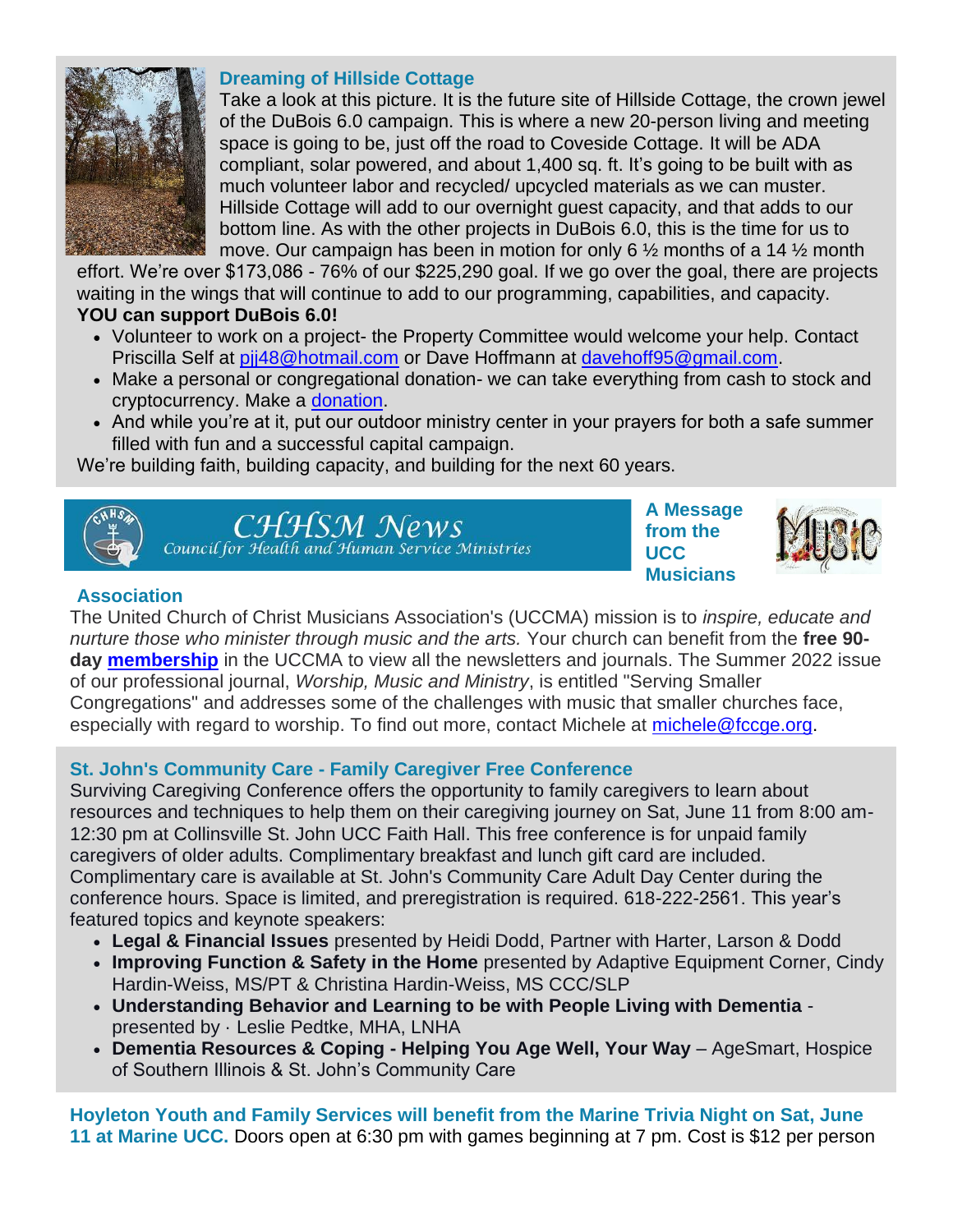with up to 8 players per table or \$96 per table. Door prizes and more. For reservations, contact 618-887-4465.

**The Lombard Mennonite Peace Center** offers three more sessions of *Mediation Skills Training Institute for Church Leaders (MSTI)* scheduled for 2022: June 13-17 (in person in [Fort Mill, SC\)](https://files.constantcontact.com/3ac71630101/7050aeb0-7214-4a2c-8523-11bbf5ab5d6e.pdf?rdr=true), August 1-5 (in person in [Glen Ellyn, IL\)](https://files.constantcontact.com/3ac71630101/6e03235e-d0d6-432e-9e7b-0bc007983474.pdf?rdr=true), November 14-18 (in person in [Phoenix, AZ\)](https://files.constantcontact.com/3ac71630101/15e73647-b8ea-4c6d-bc0c-3c18afcf94a6.pdf?rdr=true). The session in Arizona will be held at the Franciscan Renewal Center; since lodging and all meals are included, the tuition for that particular session is somewhat higher.

Groups that will find this workshop beneficial are pastors, interim pastors, lay leaders, judicatory leaders, denominational officials, church consultants, administrators, managers and supervisors, college and seminary students, attorneys, and community mediation center staff and volunteers. Click [here](https://files.constantcontact.com/3ac71630101/23e3bf02-84a4-463d-9f9d-4b8f16051669.pdf?rdr=true) for a brochure. They also encourage those who experience financial hardship to fill out the scholarship [application](https://files.constantcontact.com/3ac71630101/c48c5cae-cb0c-4079-bf11-fd76868800da.pdf?rdr=true) form, by which they award up to a 50% discount (\$375) specifically for the session in June in Fort Mill, SC.

# **The Insurance Board's Spring Newsletter,** *The Steward***, Focus on Water**

Over the years, water damage has been a leading cause of loss for churches. Although any building may be susceptible to water damage, churches are particularly the most vulnerable. Some of the most expensive water damage claims have occurred in unoccupied churches where no one is around to mitigate water leaks. Protecting a church's ministry and property is a crucial and essential priority. In some cases, water damage causes large-scale flooding and invites mold to grow as it thrives in humid conditions. Read [more.](mailto:https://www.insuranceboard.org/wp-content/uploads/2022/05/4-25-22-Final-Steward-newsletter-spring-2022.pdf)

**Eden Seminary Event - May 31st – Eden's Summer Institutes: One Day Workshops**  presented by Gamaliel Race and Power Institute at Eden & Walker Leadership Institute. Participate online and in-person from 9 am - 4 pm. At registration, choose one of two workshops below:

- Anti-Oppression Theology & Tools (Rev. Dr. Dietra Wise Baker, Rev. Sandhya Rani Jha, Angela K. James)
- Faith Non-Profit Management and Leadership (Steve Lawler)

Facilitators are Rev. Dr. Dietra Wise Baker, Eden's Assistant Professor of Contextual Education and Community Engagement and Organizing Director, Gamaliel Race and Power Institute at Eden; Angela K. James, Director of Gamaliel Race and Power Institute; Rev. Sandhya Rani Jha, Anti-Oppression Consultant and Coach; and Steve Lawler, Director Walker Leadership Institute. Register [here.](https://www.eden.edu/events/edens-summer-institutes/)



#### **A Low-Cost Loan from the Cornerstone Fund Is Just a Click Away!**

Sometimes you need to ask the difficult question. Deep down inside, you may already know the answer. But it's not until you actually take the time to assess and realistically address the situation that you decide to act on the solution. While this scenario applies to a variety of issues in life, the topic at hand is the condition of your church property.

Is your congregation considering making improvements on your building to expand ministry or increase revenue? Read [more.](https://files.constantcontact.com/3ac71630101/a4c68722-c6ec-4ec2-83da-db29f105dec7.pdf?rdr=true)

Congregations and UCC-affiliated organizations across the country have taken advantage of Cornerstone Fund offerings. Regardless of your

church or organization needs, the United Church of Christ Cornerstone Fund may be able to assist. Visit [www.CornerstoneFund.org](http://www.cornerstonefund.org/) to learn more or contact a lending specialist at 888-UCC-FUND (888-822-3863) or [lending@cornerstonefund.org.](mailto:lending@cornerstonefund.org)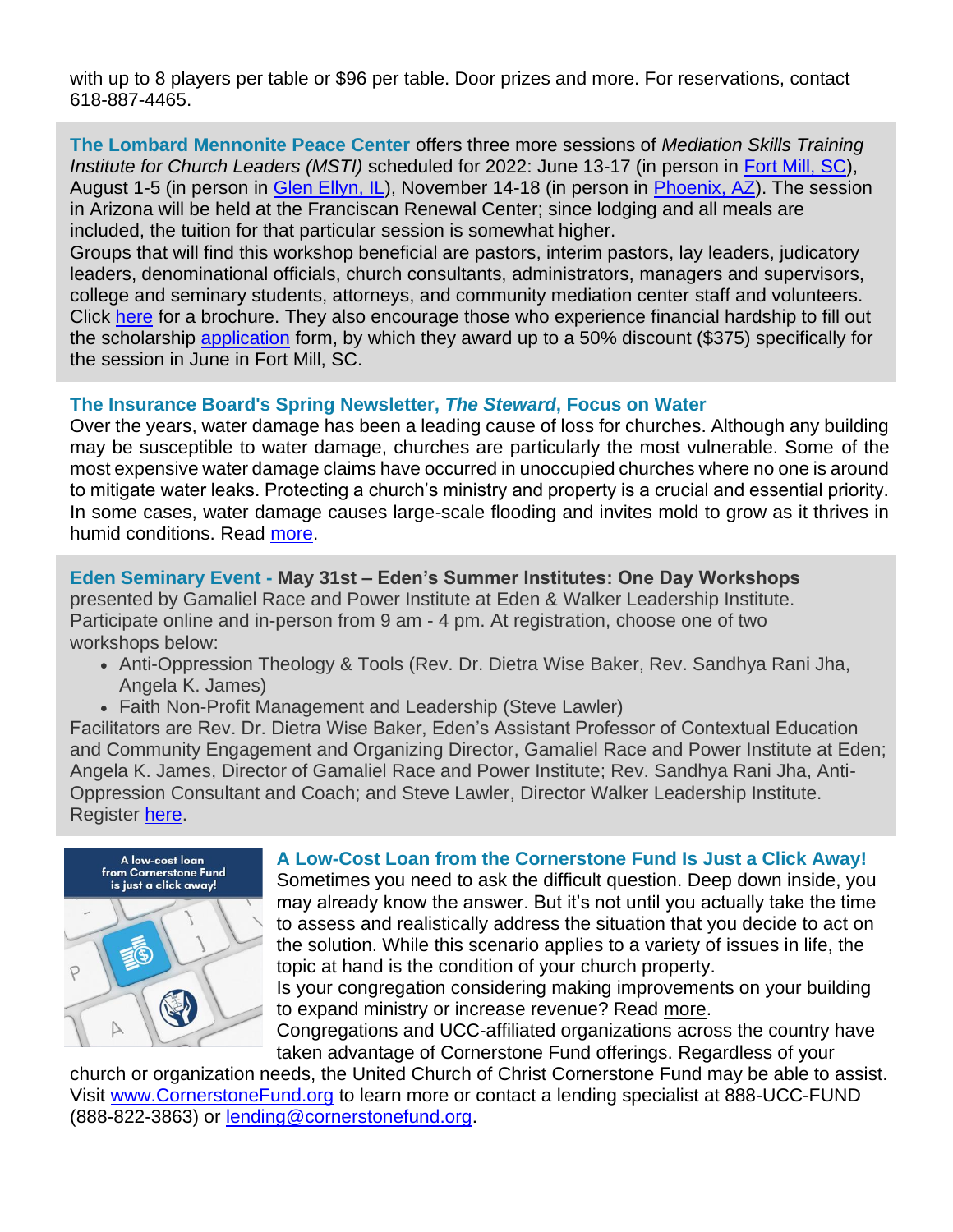# **What's Happening in Illinois South Conference**

#### **Church Pictorial Directory**

Several churches have asked about companies producing church pictorial Directory. Here is [information](https://files.constantcontact.com/3ac71630101/d3776022-1afd-4c00-bfc5-e2d330a0cc70.pdf) that was shared by Fairview Heights St. John UCC.

#### **Job Opportunities**

#### **St. John's Community Care is in search for a Director of Development, Marketing &**

**Communications.** A Bachelor's Degree in Marketing is preferred; at minimum, 4 years of experience in a related role in a nonprofit environment and skills in photography and video skills are a must. It is a salaried position working M-F 8:30-5:00 pm with a half hour lunch each day; must be flexible to accommodate after hours meetings and events. Starting wage at \$40,000/year, negotiable commensurate with experience. Click [here](https://files.constantcontact.com/3ac71630101/3d556499-a7bd-4c5c-b30c-5fbbd17855b1.pdf?rdr=true) for more information. Apply to [cstewart@stjohnscc.org](mailto:cstewart@stjohnscc.org) with resume and cover letter.

#### Open Positions at **Troy Friedens UCC**

- **Cemetery Sexton**
- **Nursery Attendant**
- **Director of Faith Formation**

If interested, call 618-667-6535 or email [friedens@friedensucc-troy.org](mailto:friedens@friedensucc-troy.org)

#### **Belleville St. Paul UCC Vacancy-Organ and Piano Position**

Areas of responsibilities include excellent organ and piano offerings for all services and accompaniment for weekly choir rehearsals and other musical ensembles as needed. In consultation with the senior pastor, serve as a resource for family weddings and funerals. Compensation will be appropriate to the weekly job responsibilities, background/experience, and professional preparation of the applicant. Please send resume with three references to [musicsearch@stpaulucc.org.](mailto:musicsearch@stpaulucc.org)

**Music Director at Evangelical UCC in Highland - EvUCC in Highland** is looking for a Music Director who will be responsible for overseeing the directing, planning, and program development of the music of the Church. The Director serves as a resource to support, foster, and coordinate the worship life of the congregation through congregational, choral, and special music. The successful candidate will plan and lead relevant, meaningful, and engaging weekly worship music experiences. Contact 618-654-7459 or [office@evucc.org](mailto:office@evucc.org) for additional information.

#### **Region 2**

**Dupo Christ UCC will hold its WurstMarkt Sausage Dinner on Sat, May 21 from 11 am - 3 pm at the church.** Carry out or dine in at outdoor seating. Menu includes pork sausage, sauerkraut, mashed potatoes & gravy, green beans, corn, applesauce, and cake. Adults \$12; Children 5 - 11 \$6.

**Valmeyer St. John UCC Women's Fellowship hosts The Bible & Folk Music on Sun, June 5 at 2 pm at 201 S Meyer Av in Valmeyer.** Features Barbara Van Ausdall. Bring a lawn chair. In case of inclement weather, it will be presented in the sanctuary. Free will offering will be collected to benefit DuBois Center. Complimentary dessert and drinks will follow the program. All are welcome.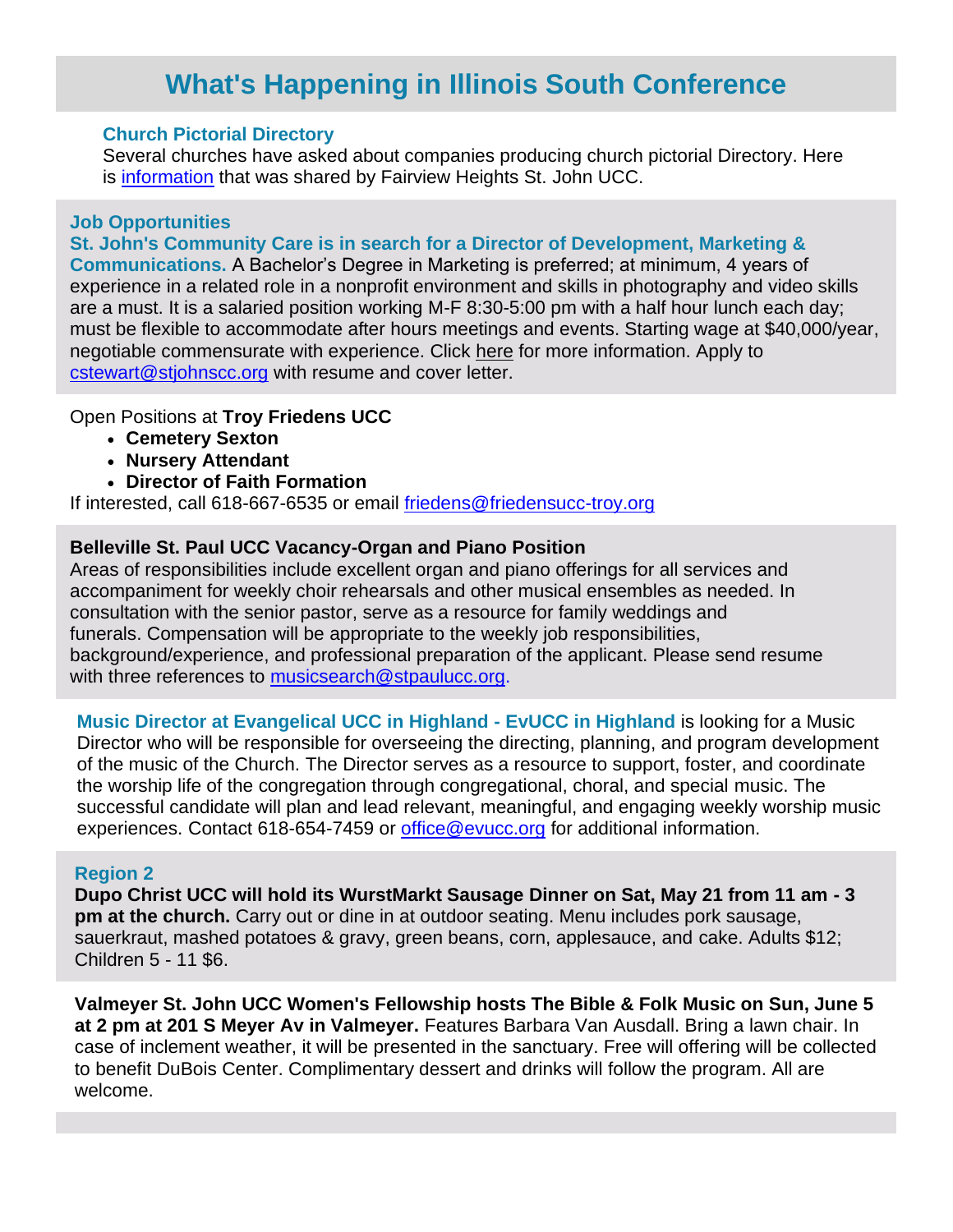#### **Region 5**

**Salem UCC's Women's Guild has created Recipes from the Heart**, a cookbook that is a combination of the first cookbook, published in 1977, the second cookbook, published in 1993, and several hundred more recipes, totaling almost 1200 recipes. It's a great gift idea. Cost is only \$15. To purchase a cookbook, contact 618-488-3215.

#### **Region 9**

**Belleville Concordia UCC will hold its Annual Chicken Dinner on Sunday, June 5 from 11 am - 3 pm.** Dine-in or carry-out. Adults \$12; Children from 5 - 10 years \$6; Children under 5 years Free.

**Fairview Heights St. John UCC will hold a Parking Lot Sale on Saturday, May 21 from 8 am - Noon.** All sorts of items offered by over 12 households. Address is 10207 Lincoln Trail, Fairview Heights, IL. All are welcome.

#### **Vacation Bible Schools**

**May 31 - June 3**; 9 am - Noon; Waterloo St. Paul UCC, *Food Truck Party: On a Roll with God* **June 6-10**; 9 am - Noon; Highland Evangelical UCC; *Make Waves* **June 6-10**; 8:30 am - 11 am; Okawville St. Peter's UCC; *Food Truck Party: On a Roll with God* **June 6-10**; 8:30 am - 11:30 am; Valmeyer St. John UCC; *Making Waves* **June 6-10**; Columbia St. Paul UCC; *Food Truck Party: On a Roll with God* **June 7-9**; 6:30 pm - 8 pm; Co-hosts: Trenton St. John UCC & First United Methodist Church but held at 3324 Old Rte 50 in Trenton; *Knights of North Castle* **June 7-9**; 6 pm - 8 pm; Troy Friedens UCC; *Discovery on Adventure Island* **June 13-16**; 9 am - Noon; Dupo Christ UCC; *Food Truck Party: On a Roll with God* **June 20-24;** 8:45 am - Noon; Mascoutah St. John UCC; *Monumental* **June 24 6:00 pm - 8:30 pm and June 25 9 am - 11:30 am**; Belleville Concordia UCC; *HayDay* **June 25**; 9 am - 3:30 pm; Co-hosts Nashville St. Paul's UCC & Plum Hill St. John's UCC at Nashville St. Paul UCC; *Camp Out - Getting S'more of Jesus* **June 26 (10 am), June 28-30**; 6 pm - 8 pm; New Hanover Zoar UCC; *Food Truck Party: On a Roll with God* **June 27-30**; 6 pm - 8 pm; Belleville St. Paul UCC & Belleville Trinity UCC; *Food Truck Party: On a Roll with God* **June 28-30**; 9 am - Noon; Lebanon St. Paul UCC hosted at First UMC, 603 W. St. Louis St., Lebanon; *HayDay* **July 5-8**; 5:30 pm - 8 pm (dinner & snack); Centralia St. Peter UCC; *Food Truck Party: On a Roll with God* **July 11-15**; 9 am - Noon; Collinsville St. John UCC; *Food Truck Party: On a Roll with God* **July 11-15**; 6 pm - 8 pm; Red Bud St. Peter UCC; *Food Truck Party: On a Roll with God* **July 12**; 9 am - 3 pm; St. Jacob UCC; *Making a Big Splash with Jesus* **July 17-21**; 6 pm - 8 pm; Granite City St. John UCC; *Knights of North Castle: Quest for the King's Armor* J**uly 18-21**; 6:30 pm - 8 pm; New Athens St. John UCC; *Food Truck Party: On a Roll with God* **July 18-22**; 9 am - noon; Fieldon UCC **July 24-28**; 6 pm - 8:30 pm; Carlinville St. Paul UCC **July 25-29**; 9 am - 11:30 am; New Baden Zion UCC; *Rocky Railway* **Aug 7, 14, 21, 28, Sept 4, 11**; 9:15 am - 10:00 am; Alhambra Salem UCC, *SonHarvest County Fair*